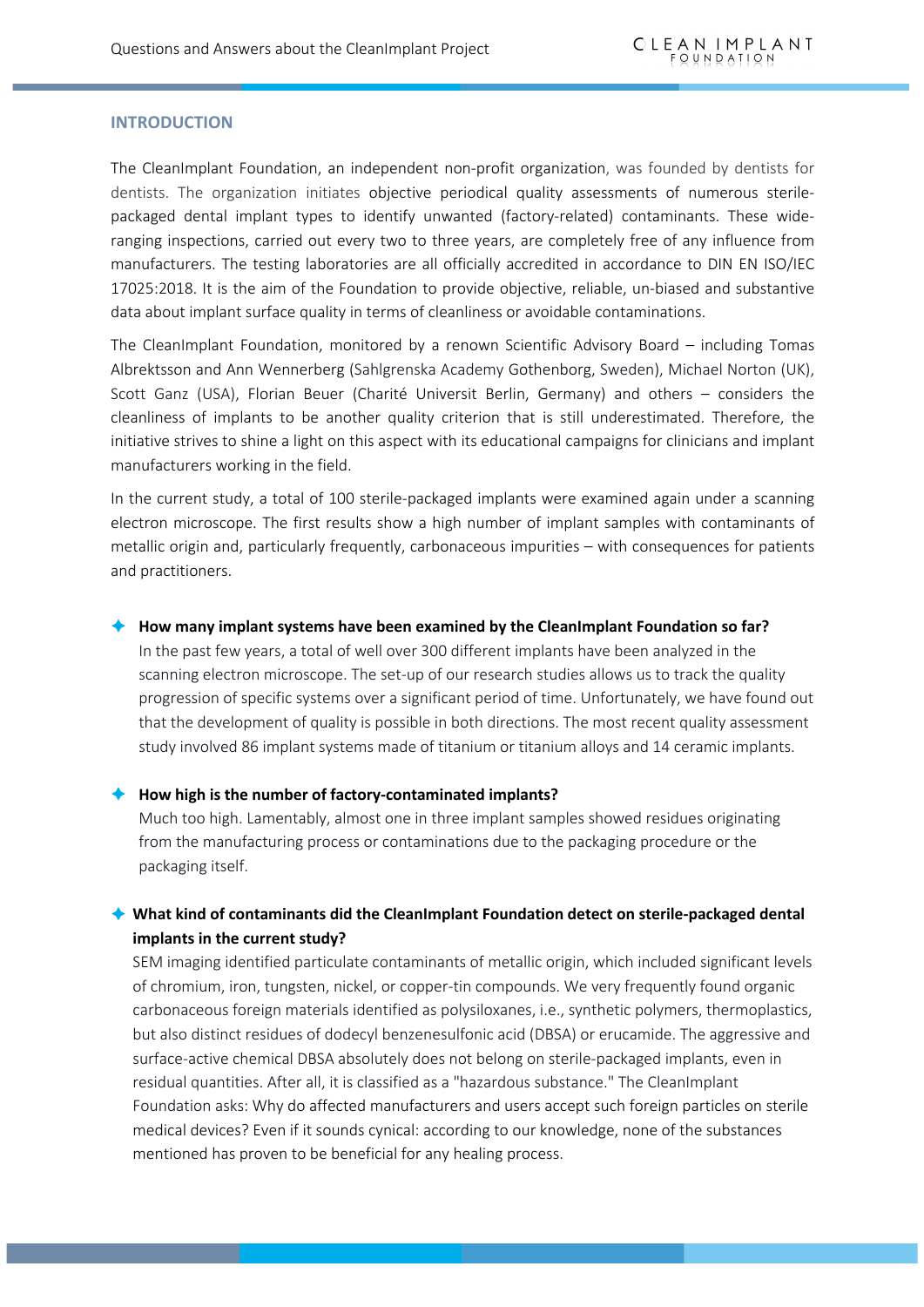## è **Do the identified foreign particles have any influence on the healing process or even the development of peri-implant inflammations?**

In literature, organic, i.e., carbon-containing contaminants are specifically associated with initial bone loss or even peri-implantitis. In particular, foreign particles with a size of 0.2 to 7.2 µm are classified as pro-inflammatory. If these detach from the surface during the implant insertion process, macrophages take up the particles by phagocytosis and release pro-inflammatory cytokines. The result is an expanding zone of soft tissue damage and inflammation. In addition, secretion of TNF-α, IL-1b, IL-6, and PGE2 stimulates the differentiation of osteoclast precursors into mature osteoclasts. This would explain clinically abnormal bone loss after the insertion of contaminated implants, for example. In any case, there is a disturbance of the patient-individual foreign body equilibrium, which Albrektsson describes as one of the main causes of peri-implant bone loss.

# è **Speaking of these foreign particles, what does the CleanImplant Foundation mean by a "significant quantity" of particles?**

In some cases, we see implants under the SEM that are contaminated on all outer thread flanks. Other samples show only a few particles. Our Scientific Advisory Board worked with us to develop a quality guideline on this issue by consensus in 2017. The guideline defines the thresholds for the implant surface, measured from the shoulder to the apex at a viewing angle of 120 degrees, of less than ten particles with a maximum size of 50µm. In the meantime, some manufacturers have adopted this value as a standard in their quality management. This CleanImplant guideline was also published in the Journal of Clinical Medicine and is available to download on the CleanImplant project website.

#### è **Are such contaminants avoidable?**

All the impurities we have identified can be reduced to a minimum with some technical effort or even avoided completely by optimizing the manufacturing and QM processes, the wet-chemical cleaning, the transport- and packaging methods or the quality of the packaging itself. The excellent results of those implant systems awarded the "Trusted Quality" seal by the CleanImplant Foundation are confirmation of surface quality meeting the above-mentioned consensus criteria.

### è **Do we also find implants polluted with impurities on the European or US market?**

Unfortunately, yes. As users of approved medical devices, we should be safe in assuming that all systems have demonstrated decent quality - at least once at the time of their European market approval or FDA clearance.

However, the results of our scientific studies reveal far too many contaminated implants. The CleanImplant Foundation's conclusion: it seems that those manufacturers are unable to maintain a consistent level of quality in subsequent years after market clearance. After identifying significant impurities on their implants, the CleanImplant Foundation provide this information to the implant manufacturers. But we do not have any influence or insights from the manufacturers regarding recalls of the contaminated batches or elimination of the cause of the contamination.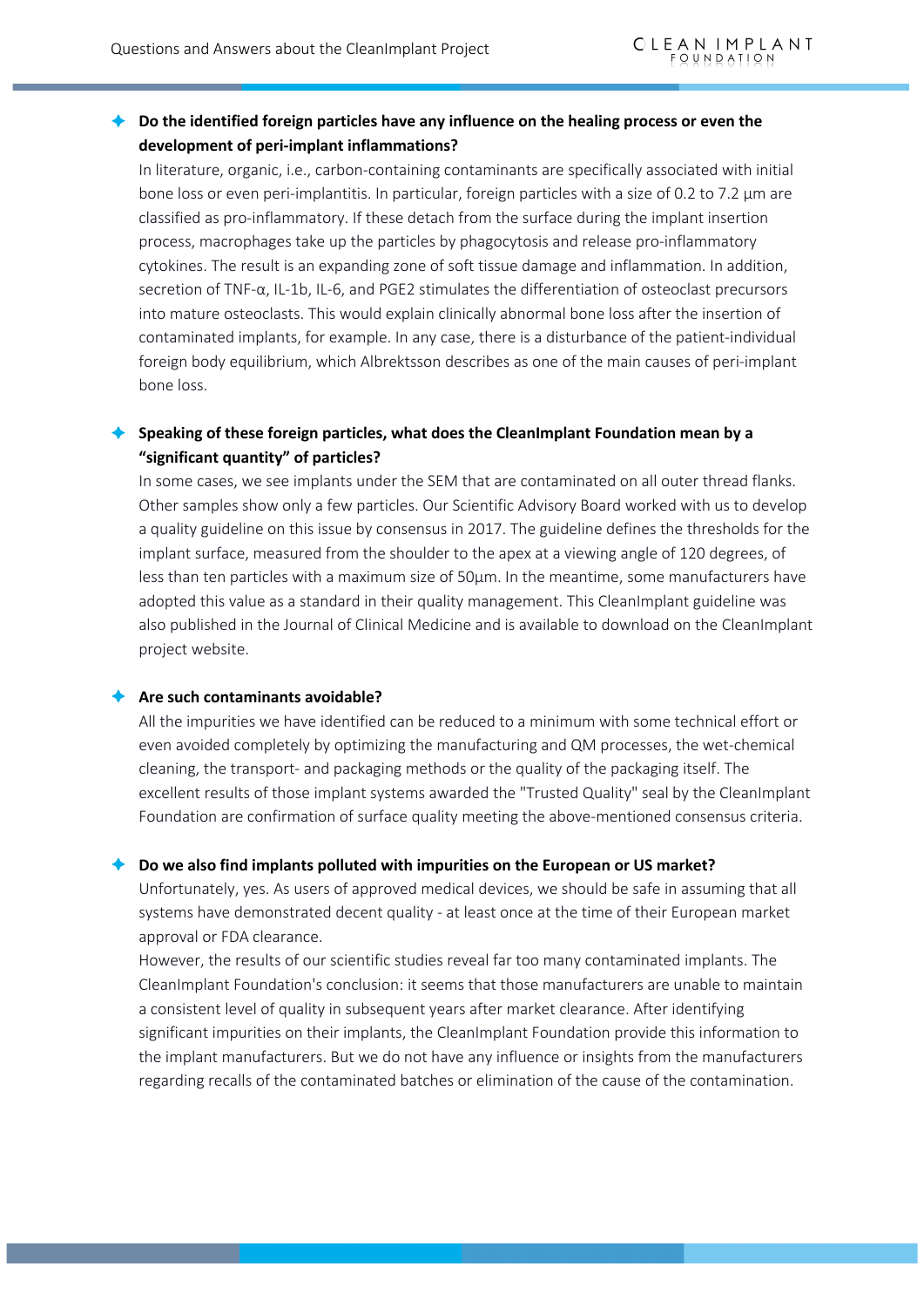# è **What about ceramic implants? Are implants made of zirconia in general 'cleaner' than those made of titanium or titanium alloys?**

We investigated this question in a specially designed study that we conducted in collaboration with the Charité University Clinic in Berlin, the Sahlgrenska Academy in Gothenburg and the University of Malmö. In this study, we analyzed 25 sterile-packaged ceramic implants from 5 manufacturers always using the same protocol. The results will be published in the International Journal of Oral & Maxillofacial Implants (JOMI). On two of these five tested systems, we revealed significant contaminations on all samples; one system showed partially clean samples and partially contaminated samples. Only two systems could prove consistently clean surfaces. This regrettably shows that ceramic implants are not cleaner per se simply because zirconia is white.

#### è **How are the studies of the CleanImplant Foundation designed?**

Unlike conventional approaches in university research, CleanImplant analyses are carried out exclusively in specialized testing laboratories officially accredited according to DIN EN ISO/IEC 17025:2018. This is highly time-consuming and cost-intensive but an indispensable precondition for the liability, independence and validity of the analysis results. Even the unpacking of the samples and the SEM analyses itself are conducted in a Class 5 cleanroom according to DIN EN ISO 14644-1. This prevents any sample contamination caused by the laboratory environment.

### è **The CleanImplant Foundation awards the "Trusted Quality Mark" to clean implant systems. What criteria are required for this certification?**

The severe testing procedure requires the analysis of a total of five samples of the same system. At least two samples of these five are to be procured anonymously, that means with 'blind shopping' directly from practitioners. The five analyses are documented in a comprehensive test report and compared with the consensus guideline established by the Scientific Advisory Board. In a peer-review, two members of this advisory board independently review the technical analysis report. In addition, the clinical documentation of the implant system has to show a survival rate of at least 95 percent for more than two years. Only after all these criteria have been met, can the quality seal be awarded. The CleanImplant Trusted Quality award is valid for two years and the complete process has to be conducted again for its renewal.

### è **Which implant systems have been awarded the "Trusted Quality Mark"?**

The best way to find out is to check the project website at www.cleanimplant.org. There, we provide a constantly updated database showing those implant systems awarded the 'Trusted Quality' seal for the current period. New systems are constantly being added, while, as the seal is only valid for two years, others may also lose the quality mark again.

## è **My implant system does not appear on the list on the CleanImplant Foundation website. Does that mean the implant system is contaminated?**

No, it does not necessarily imply that. It is possible that the CleanImplant Foundation has not yet tested the implant system. Or it is still in the process of achieving the quality mark. It is even possible that we only have data on file from a previous study. Dentists who are committed to the uncompromised quality of their medical devices and support the CleanImplant mission as active members can get all the reliable information they need, even have their implant system tested as well as benefit from all the support CleanImplant offers to practitioners who really care.